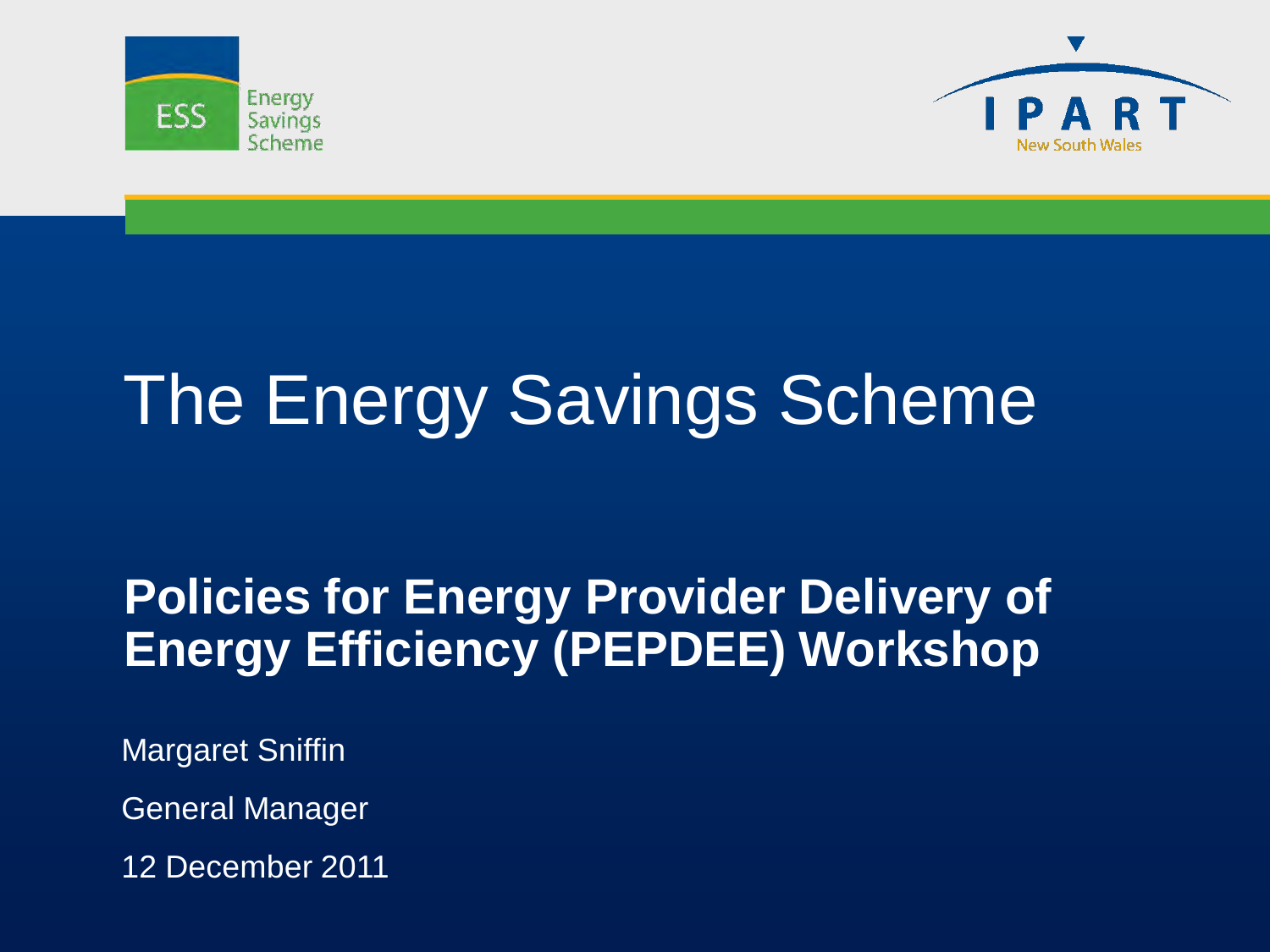# Administrative Structure of the Scheme



#### Legislation:

- Electricity Supply Act 1995 (the Act)
- **Electricity Supply** Regulation 2001 (the Regulation)
- **v** Energy Savings Scheme Rule (ESS Rule)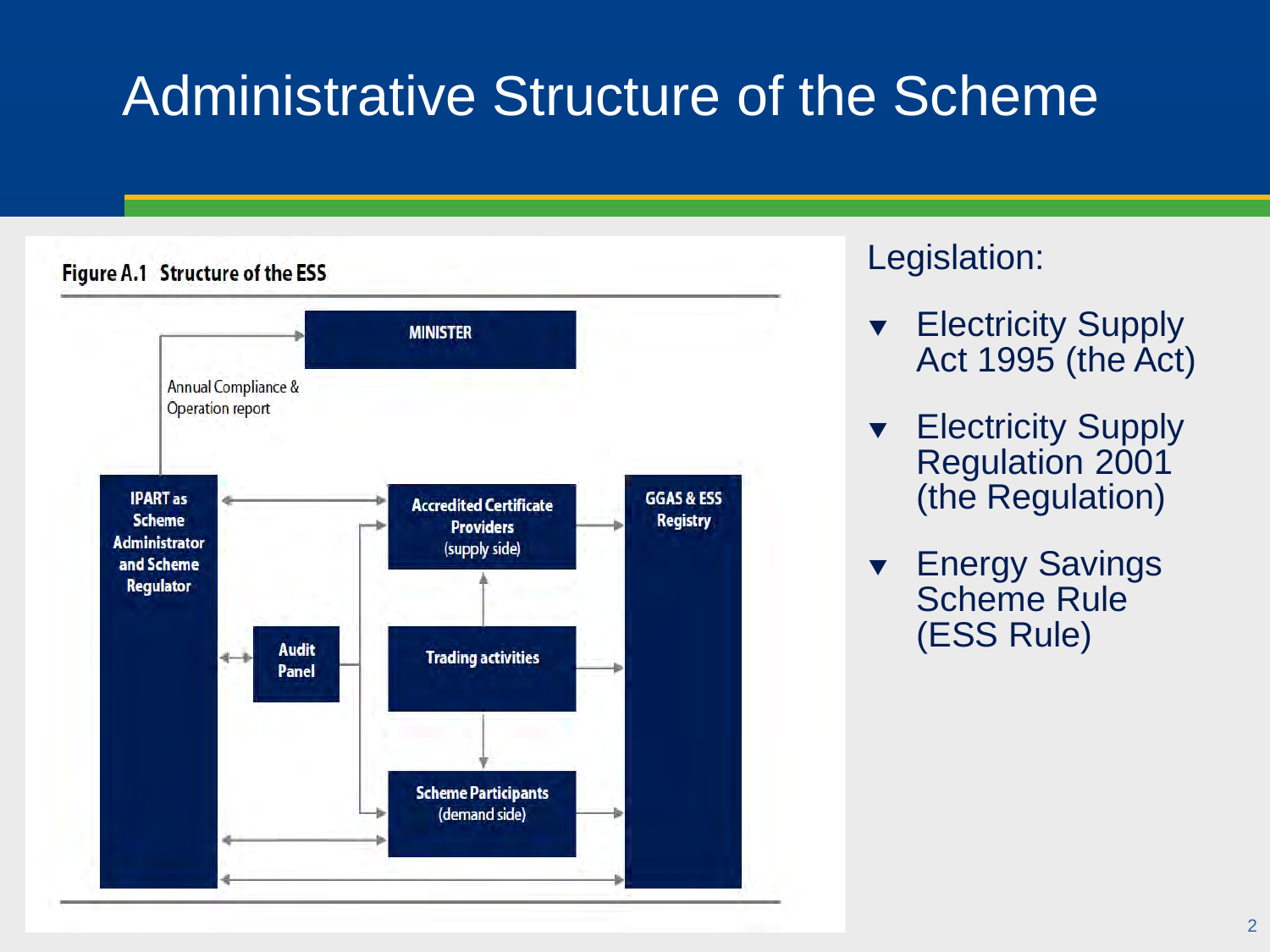## Eight steps for ESS Accredited Certificate Providers (ACPs)

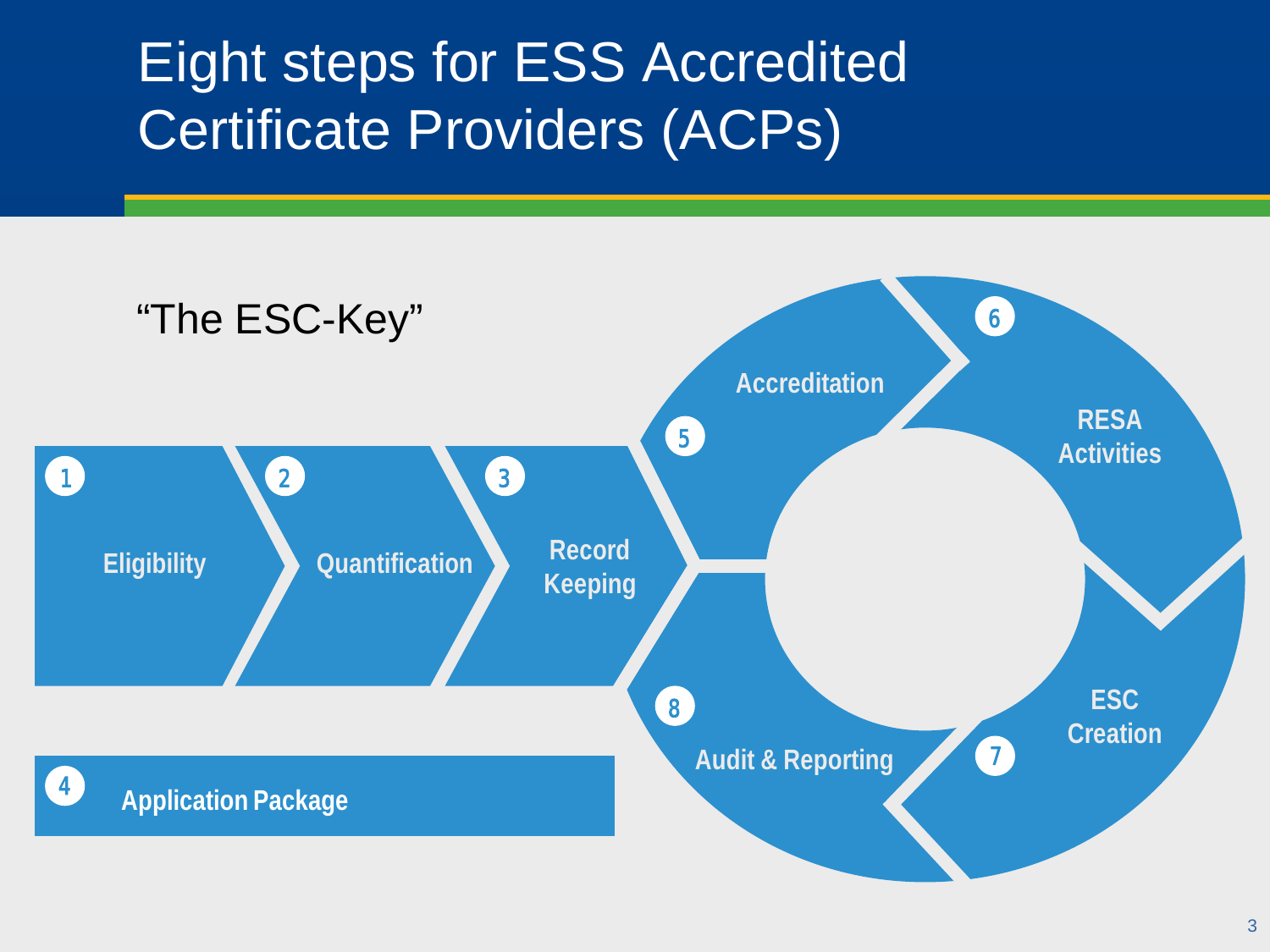#### Accreditation time frame

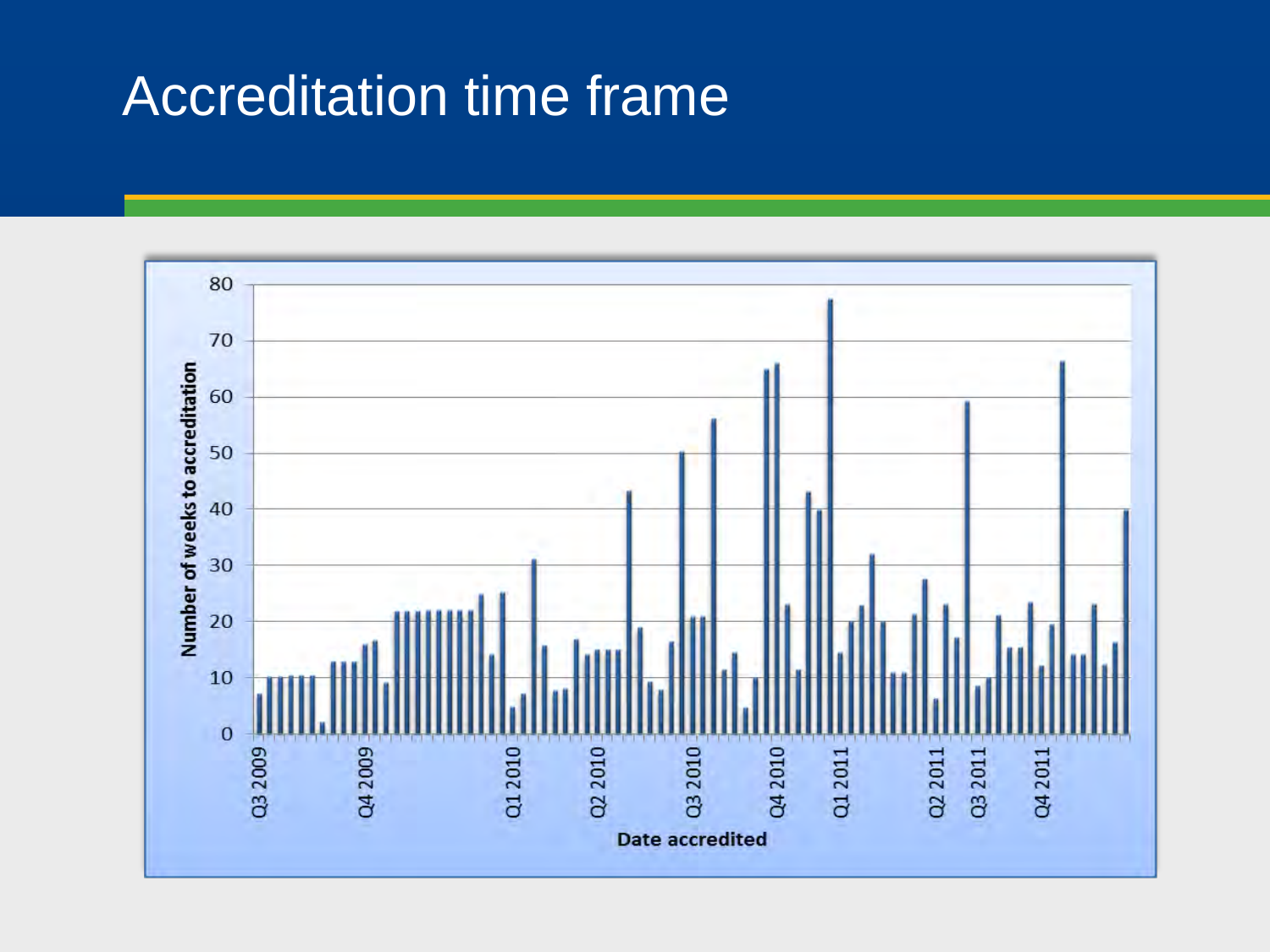#### Distribution of projects by sector, by year accredited

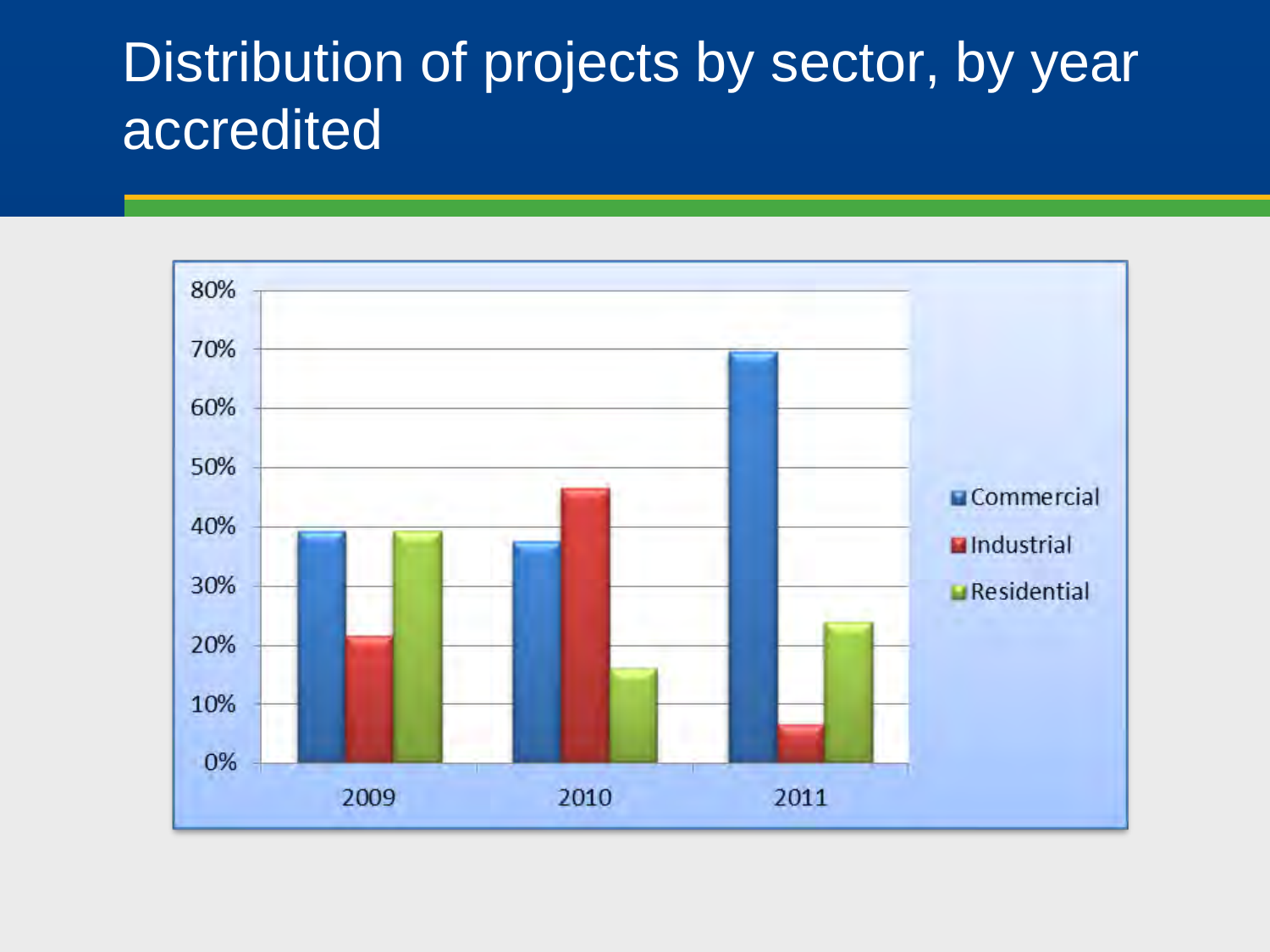# Calculation Methods

• Applicants must use one of the specified Calculation Methods:

**Project Impact Assessment Method (PIAM)**

**Metered Baseline Method(s) (MBM)**



| <b>Commercial</b> | <b>Default</b> |  |
|-------------------|----------------|--|
| Lighting          | <b>Savings</b> |  |
| <b>Formula</b>    | <b>Factors</b> |  |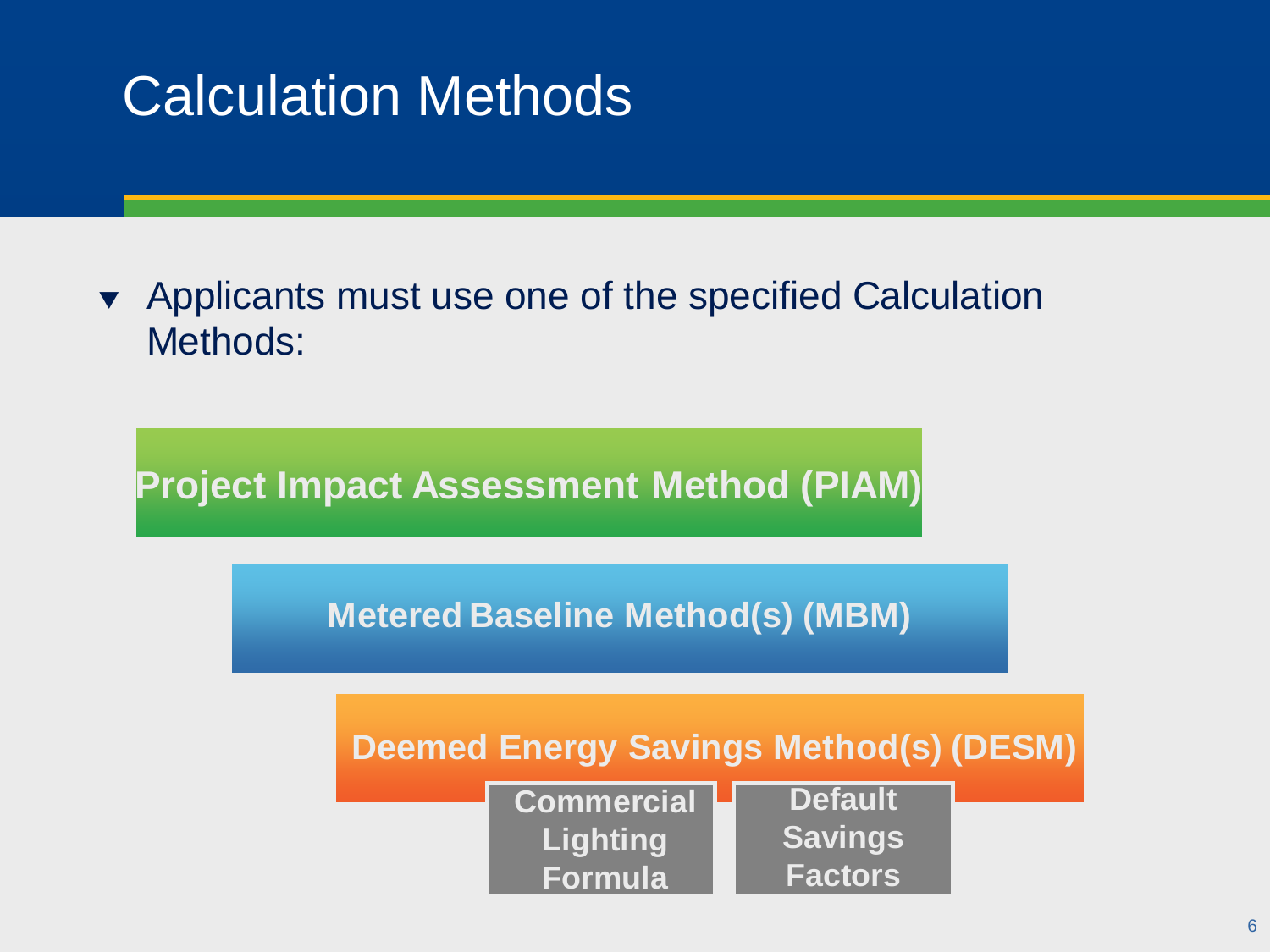## Accreditations in ESS



#### 97 accreditations; 153 projects in total\*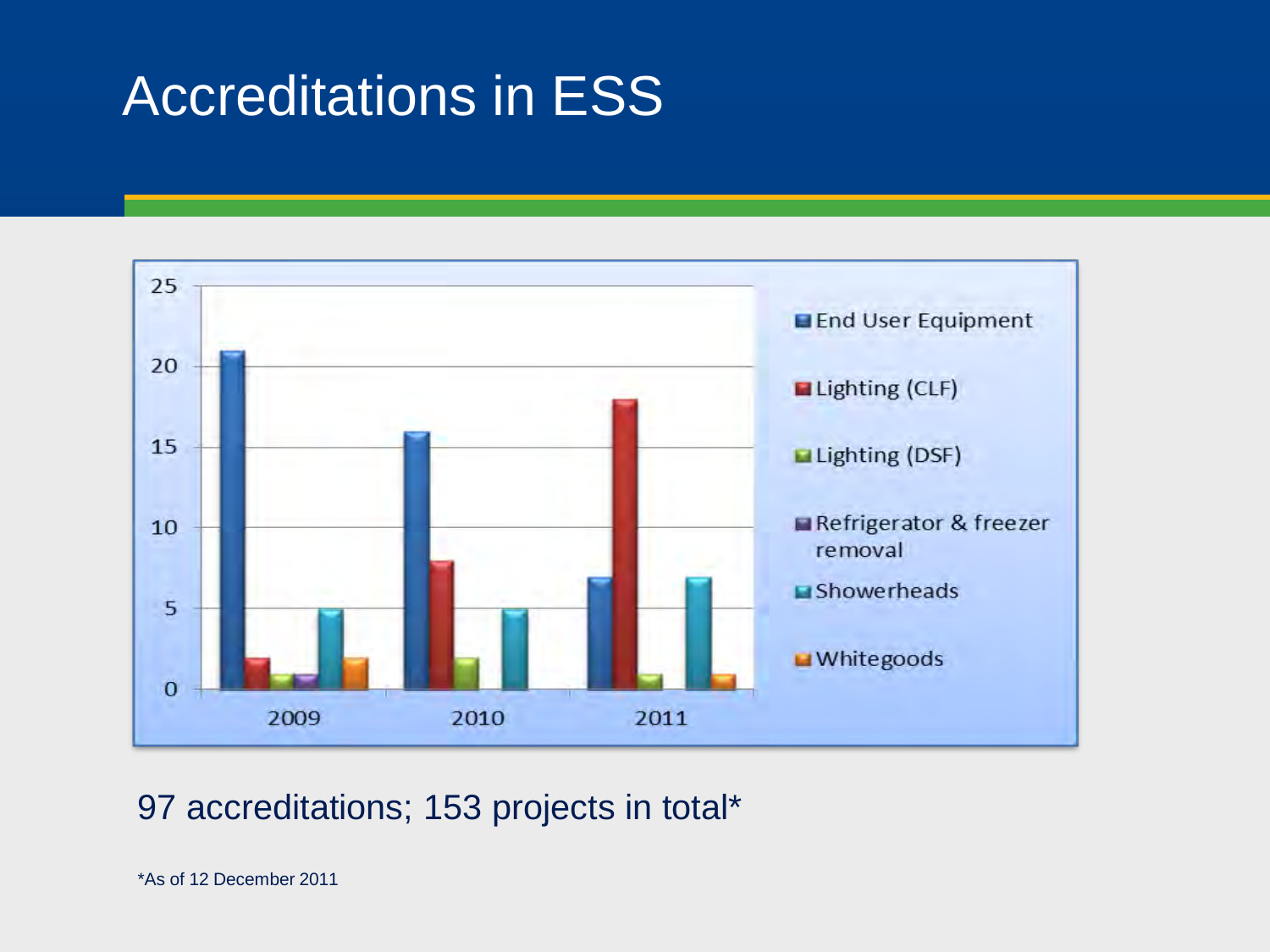## Independent audits used for validation and verification

- **The Audits conducted by auditors on ESS Audit Panel**
- Audits check ESC creation & record keeping
- **The Audit Regimes based on CPMS Risk matrix**

|                             |               | Consequence – quantum of invalidly created ESCs |             |                     |  |  |
|-----------------------------|---------------|-------------------------------------------------|-------------|---------------------|--|--|
| <u>pui</u>                  |               | <b>Minor</b>                                    | Moderate    | <b>Severe</b>       |  |  |
| hood of<br>d ESC<br>⊡<br>ବା | High          | Medium Risk                                     | High Risk   | <b>Extreme Risk</b> |  |  |
|                             | <b>Medium</b> | Low Risk                                        | Medium Risk | High Risk           |  |  |
|                             | Low           | Low Risk                                        | Medium Risk | Medium Risk         |  |  |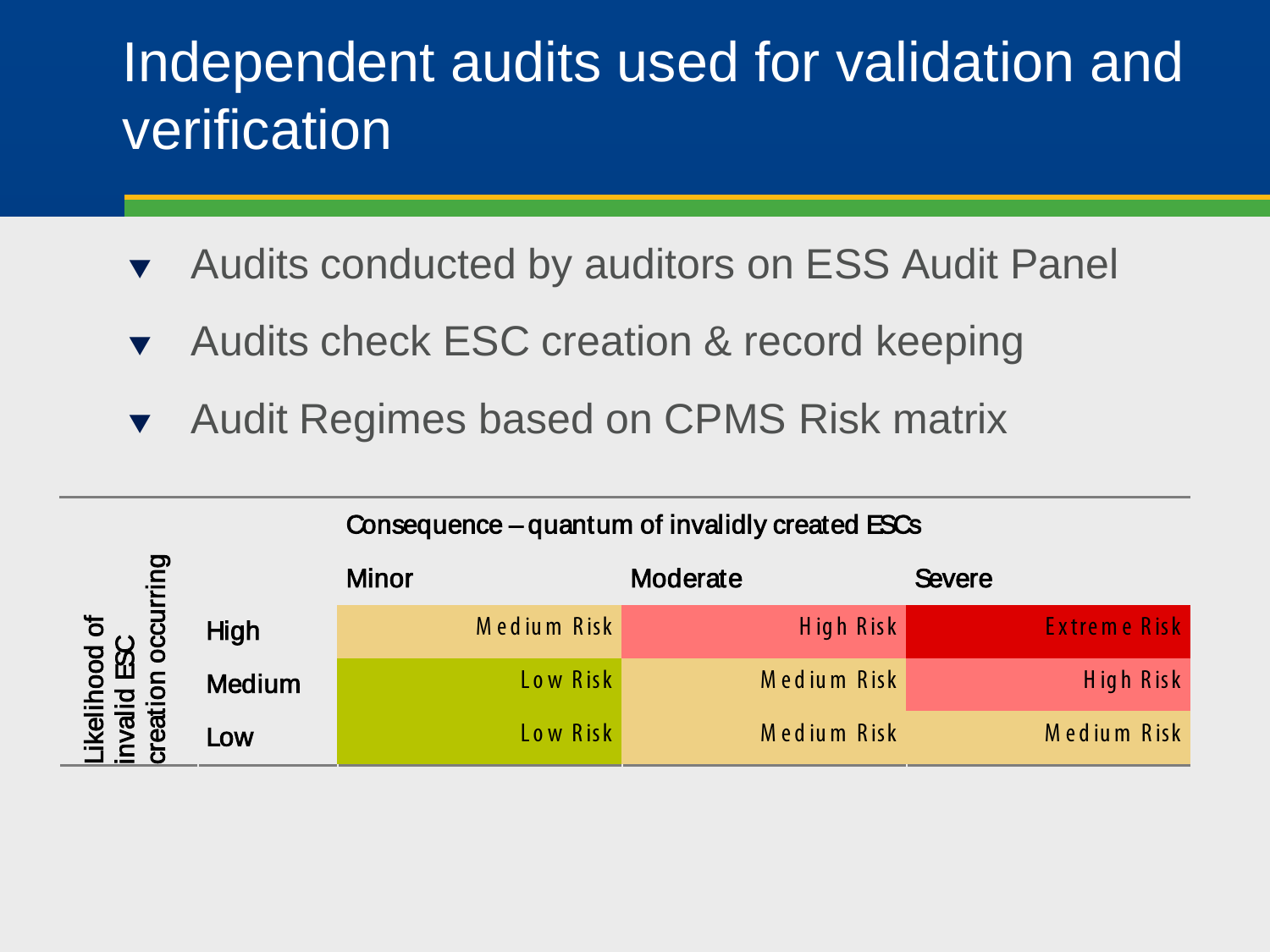## ESC – Creation & Forfeits

| Vintage      | <b>Total created</b> | Total forfeited* | <b>Forfeit rate</b> |
|--------------|----------------------|------------------|---------------------|
| 2009         | 278,179              | 22               | 0.008%              |
| 2010         | 848,956              | 44,732           | 5.269%              |
| 2011         | 481,082              | 3,385            | 0.704%              |
| <b>Total</b> | 1,608,217            | 48,139           | 2.993%              |

\*Note: total forfeits include incorrectly registered ESC creation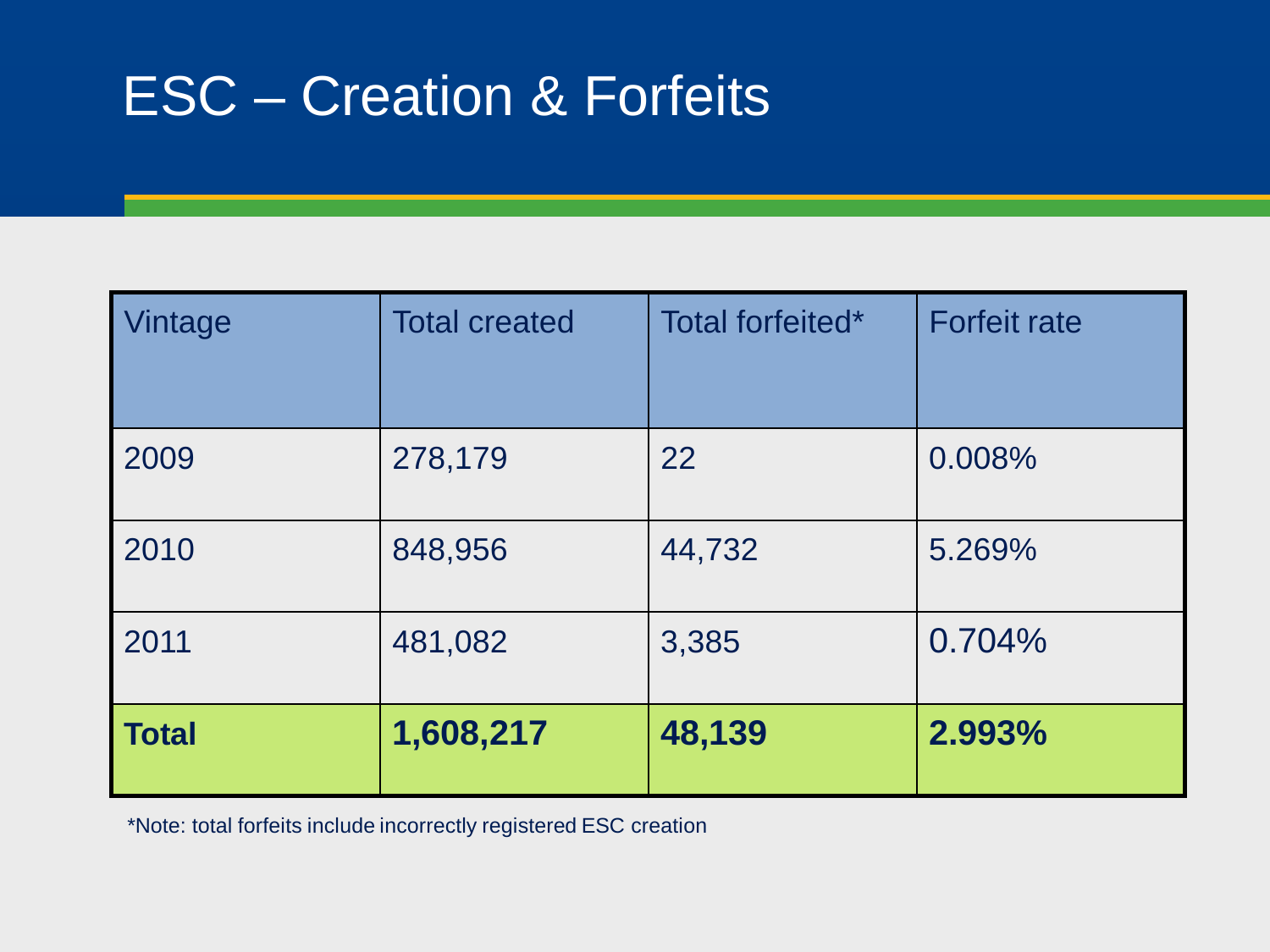#### Lessons learned

- Balance between upfront assessment & ongoing compliance audits
- **Encouraging applications from long-term /** sustainable businesses
- **Tailoring audit regime to project risk e.g. phone** surveys for 3<sup>rd</sup> party business models
- ▼ Importance of clear Scheme documentation website redevelopment
- **v** Improving efficiency of application assessment process e.g. pre-application workshops
- Being responsive to changes in market (ie growth in commercial lighting)